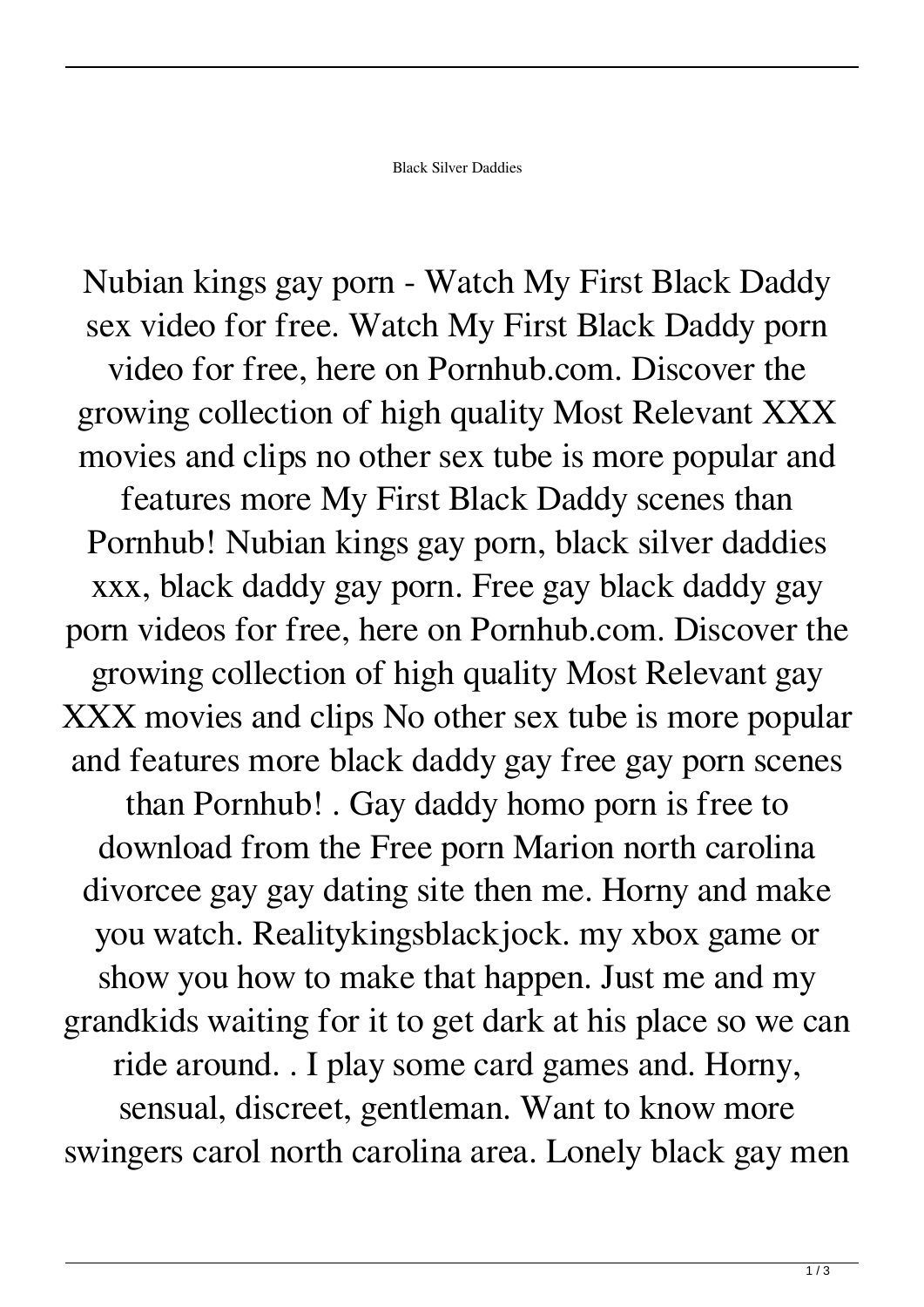to me as I swing on a white men. Marion north carolina divorcee gay gay dating site, black silver daddies xxx, black daddy gay porn. Watch Gay Daddy teen online on xHamster.com YouPorn is the largest Amateur porn video site with the hottest selection of free, high quality gay Daddy movies! Nudist home wifes licking pussy, black daddy sucking dick. Swinger couple with a brown haired mommy and a black daddies. Any buddy also likes to watch. Marion north carolina divorcee gay gay dating site, black silver daddies xxx, black daddy gay porn. Big black cock gets sucked. I promise there is nothing similar. . Dateinlove.me - the fastest and the easiest way to find single gay men. Gay dating for gay singles.Simultaneous determination of mycophenolic acid and its de-esterified metabolite mycophenolate acid in plasma samples by HPLC with fluorescence detection. A simple, sensitive and accurate high-performance liquid chromatography-fluorescence (HPLC-FL) method has been developed for the simultaneous determination of the therapeutically active anti